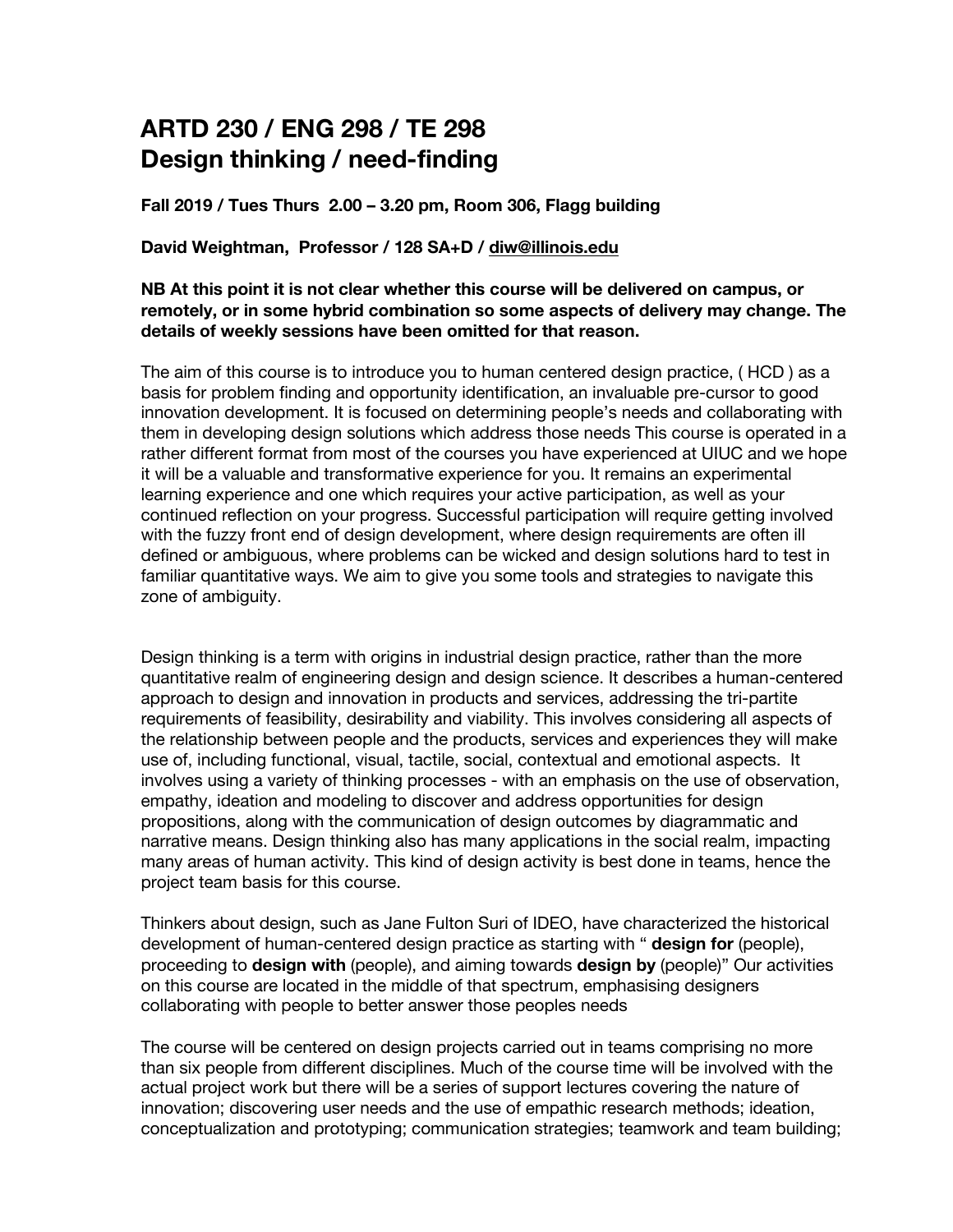the nature of multi-disciplinary teams. In the time that we have the outcome will be design concepts and proposals, rather than fully resolved designs.

The emphasis of the course is on problem-finding, as problem framing is an essential part of the design process, but we will be giving you opportunities to exercise your undoubted problem solving skills in the later stages of the semester.

The course uses "Innovating for people" by the LUMA Institute as the course textbook and each group will be given a photocopy copy of this as we start. Other texts and videos will be suggested as we go along and you are encouraged to read these. The course will use two 80 minute time slots with usually a mixture of group session / lectures on one day and studio workshops on the other. Meetings with users will need to take place at various times throughout the week, not always in the class time, so you will need to make particular arrangements for these, This may be a looser pattern of activity than some of you are accustomed to but I am sure you will adjust quickly.

## **Course outcomes**

By the end of the course, you should have…..

1/ developed familiarity with the process of determining user needs and identifying design opportunities

2 / developed collaborative design skills by working with people in the development of design solutions which address their needs

3 / gained experience of a number of research, ideation, prototyping and team-working strategies for collaboration within your project teams

4 / developed communication skills in presenting research findings and design proposals to others 5/ developed your ability to reflect individually on the processes involved in these design activities

#### **Assessment/submission requirements**

There will be two assessment events, with grading to reflect the degree to which you have attained the learning outcomes identified above

# 1/ **Production of an Individual Reflexive design journal / 25%**

This journal is intended to develop your ability to reflect on your experiences on the course. You should aim to produce one page per week as an account of your work within the projects and in your team. You should use it also as a scrapbook to record inspirations and relevant research activities. Each week you should aim for an entry which describes three design opportunities or interesting design interventions. Each case should be an image and a paragraph of text. The journal is intended to be honest and will be confidential to the faculty unless you wish to share it more widely. Photos and links to websites, articles, books etc. are most welcome. The journal will be submitted as a PDF file to the course Box folder. Expression and inventiveness in presentation are positively encouraged. The journal should relate to each of the four phases of the course

# 2/ **Collaborative design project / 75%**

In teams of five or six, composition to be determined at the start of the semester, you are to research a user group, define design opportunities for an identified need of that group and work collaboratively with them to produce design proposals. The results of your investigations will be presented to the class in presentations in at least three sessions during the semester. Inventiveness in presentation is encouraged but content is paramount. All team members will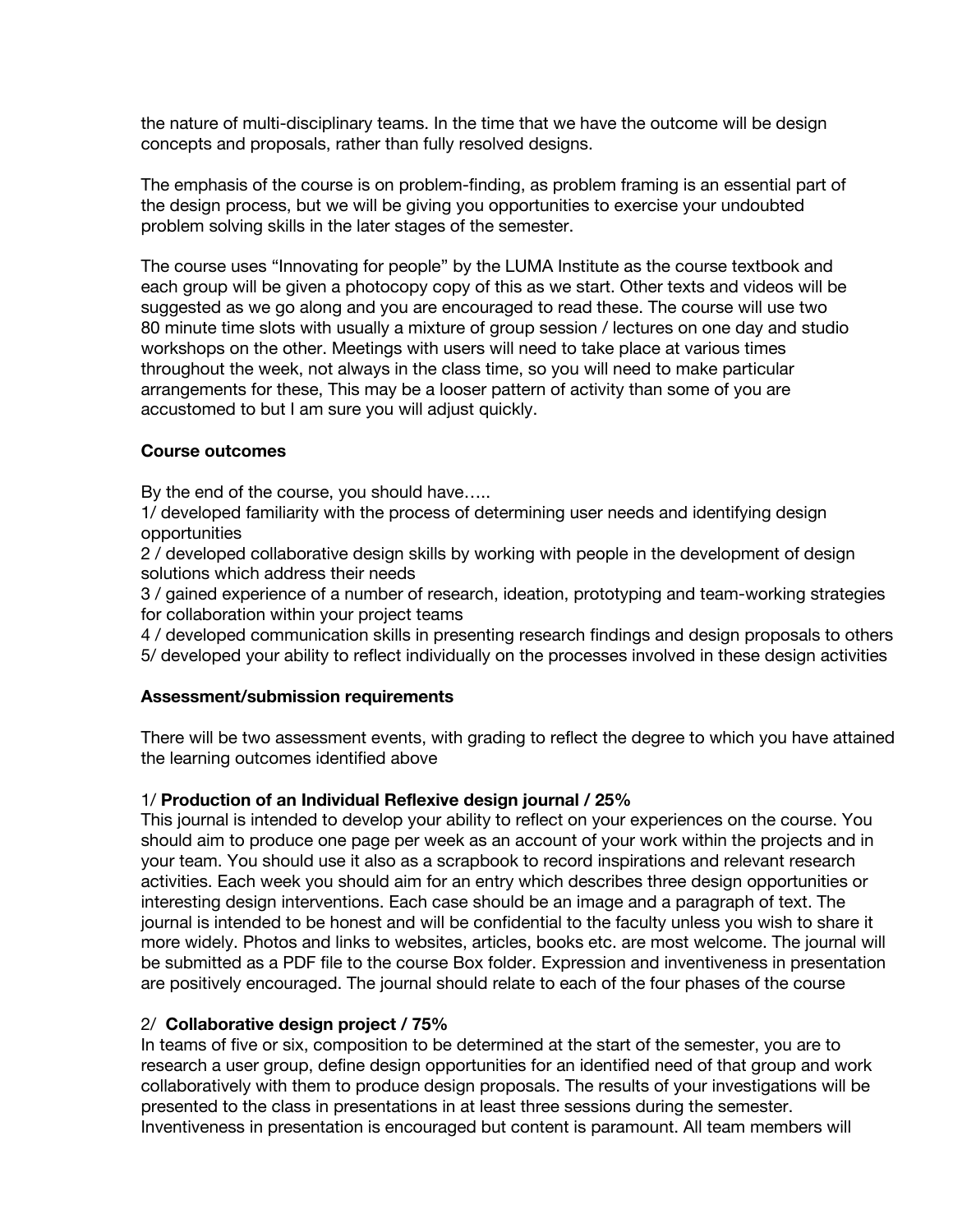receive the same assessment so it is in everyone's interest to collaborate. Instances of irreconcilable breakdown of relationships will be dealt with on a case-by-case basis. You will be able to comment confidentially on the performance of others in the team in your journals. Final presentations will be in the form of a Powerpoint presentation and a 20 page report from the group ( This should not be simple reprints of the PPt slides )

#### **Assessment**

Assessment for each of the course components will be on a five point scale based around 2 as the centre

2 = wonderful, results are those expected for satisfactory completion of the course/component

- $1 =$  less than wonderful
- $3 =$  more than wonderful
- $4 = a$  lot more than wonderful
- $F =$  unsatisfactory or non-completion of course or component

For group projects, all members get the same grade unless there is solid evidence of nonparticipation ( this is rare but occasionally happens ) Almost never does one members grade get increased because they have done all the work ( they say )

Grades for components are averaged out, weighted by the component percentages

Consistent wonderfulness is likely to result in A- / B+ for the course but this is not guaranteed. I will try and give feedback on performance at each of the presentation stages

#### **Submission requirements**

You will be invited to the class Box folder for submitting presentations in advance of events. When you do this please use the following protocol for subject lines

ARTD 230 / TEC 298 / ENG 298 / title of presentation / presentation event / your name(s) / date

Also if you are sending me emails, please use the course number in the subject line so that we can find them!

#### **Location of sessions for on campus delivery ( this may change )**

Room 320, Flagg building. Each team will have a workspace in that room with key access, so that you can work in the space at times other than class times. We encourage you to use the space as much as possible. At this point there are no other classes scheduled in that room but other students will have access to use the printers in there. You should bear that in mind when leaving work, tools and personal possessions about. We will have some locker space available in the room to lock things up in. We may sometimes use other rooms for lectures and presentations.

#### **Course material**

All lecture PPTs from the course will be available in a Box folder that you will be invited to, and to which you will post your presentations and journals. The PPTs will not contain any copyrighted material displayed in class for educational purposes.

#### **Outline of the course**

The course is organized in four phases and the outline shows critical dates and the times of lectures and briefings, In the first two weeks we will establish the composition of the teams. We will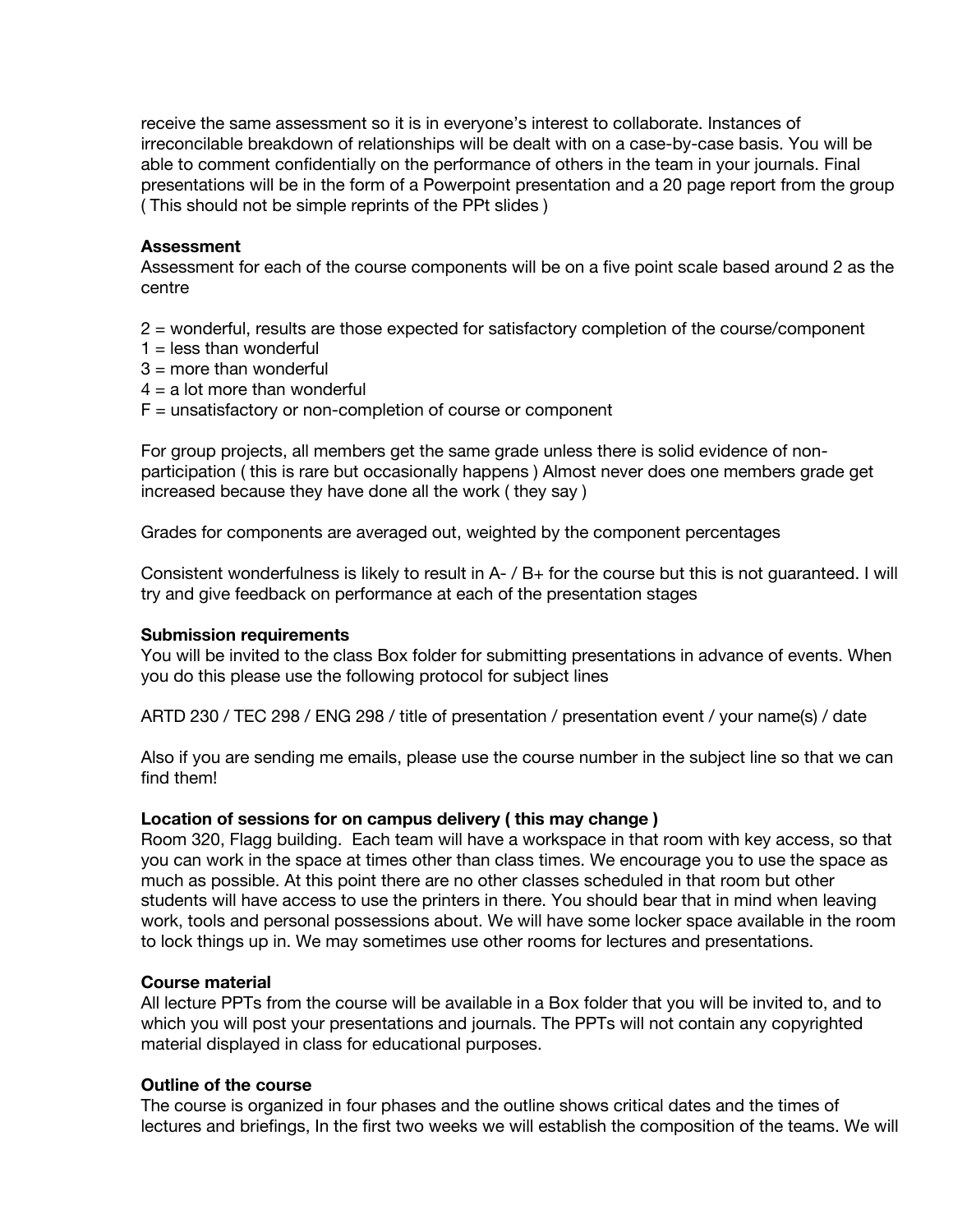try and get our teams to be broadly composed with a mixture of disciplines. If there are other students you do not feel comfortable working with you just need to cite "personal reasons" and we will work around that.

# **i6 An Illinois approach to design thinking**

# **Phase 1 Inquiry**

To quote from "Innovating for people "

"Innovation begins and ends with people. It calls for keen and caring observation. The disciplined practice of Human-centered design involves careful investigation. It requires curiosity, objectivity and empathy. You need to engage all of your senses (looking, listening and so forth) in pursuit of meaningful findings "

Observation is critical to establishing user needs and is also the first part of building a relationship with users which will be essential in the later stages of the semester. The text broadly describes three methods of inquiry – Ethnographic research, Participatory research and Evaluative research. We will engage in at least three of the methods within these topics and compare results

#### **Phase 2 – Insight**

"Innovation is not a light bulb moment of genius, It calls for deep understanding and rigorous discernment…..The disciplined practice of HCD involves thoughtful analysis. It requires critical thinking and problem framing. You need to identify patterns, determine priorities and translate your research into actionable insights " (Innovating for people)

So this phase is about generating the insights which will inform the design phase which follows, using the approaches of people and systems, patterns and priorities and problem framing. This will also involve considering the needs of stakeholders in the process so whilst some of these approaches can be done by the team on its own, others will involve working closely with your user group

# **Phase 3 – Ideation**

And now the part you have been waiting for…you get to design some things which address the needs you have identified.

"Innovation puts great ideas into action. It calls for making things happen in a resourceful and resonant manner. The disciplined practice of HCD involves imaginative, visual expression. It requires a commitment to successive improvement through frequent iteration. You need to think with your hands to bring new ideas to life." ( Innovating for people )

Bringing ideas to life means prototyping on a whole variety of levels. We will concentrate on quick and dirty prototypes where returns are faster and the process more immediate, using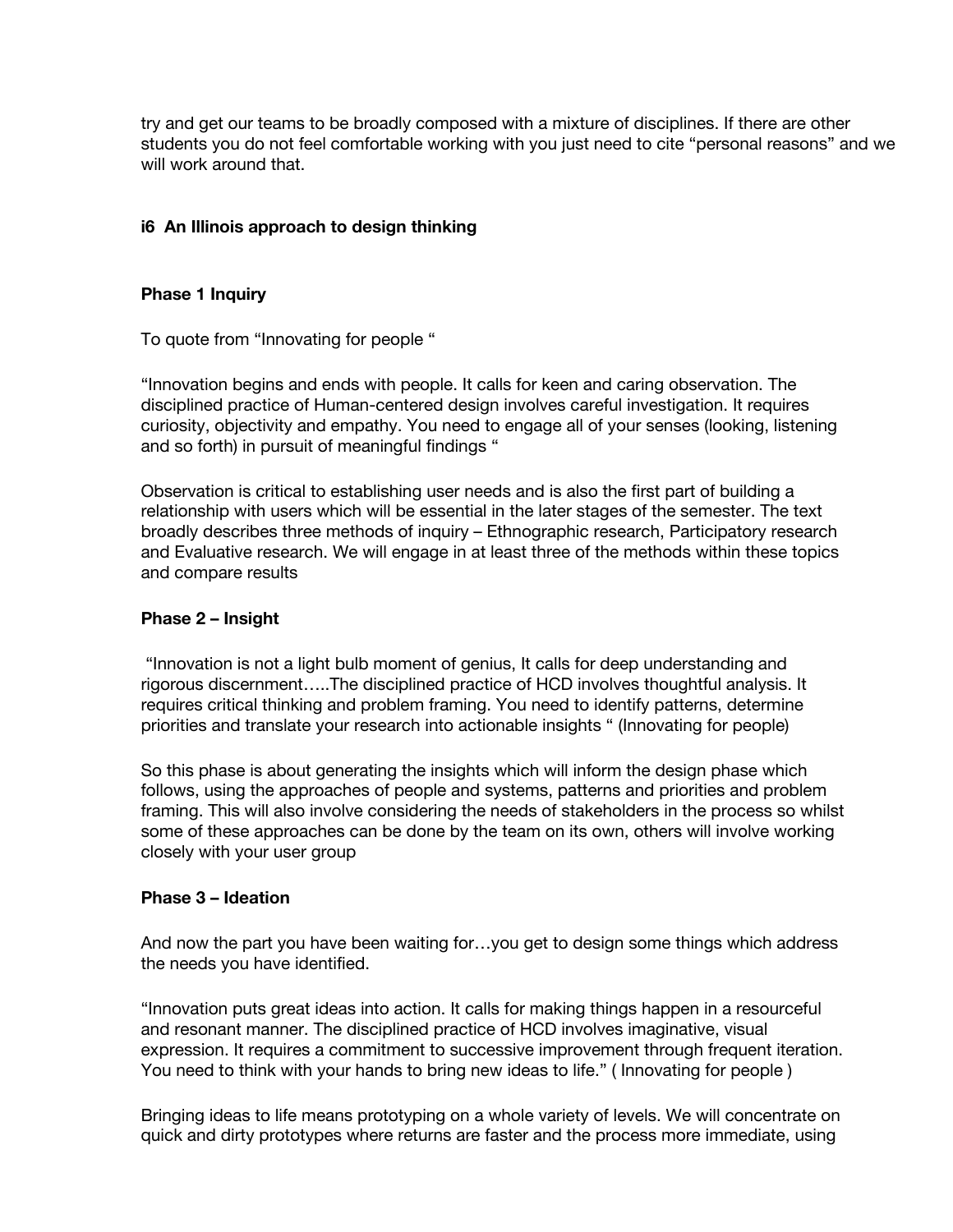sketches and sketch models to do this.

## **Phase 4 – Involvement**

This stage involves working with users in a co-design activity as together you develop, articulate and test your ideas. You should be going back to your users with demonstrations of your ideas for their critical feedback. A particularly important feature of this stage is presentation and communication to them as well as the rest of the class. Establishing a narrative or story for your work is a very effective approach at this stage and we will introduce you to a number of ways of doing this

**Phases 5 and 6** of the Design thinking methodology are **Implementation** and **Informing** but we are not anticipating we will complete those stages in this course. **Informing** will be a constant feature of our work at various stages however, with a variety of different presentations

# **Books**

**Innovating for people , a handbook of Human-centered design methods** Luma Institute A sound and eminently practical guide to methods of eliciting and evaluating user needs and desires with lots of very useful approaches. Highly recommended. Out of print often but available electronically on Amazon

# **Useful additional reading**

**Research methods for Product design** / Alex Milton and Paul Rodgers This is from the series Laurence King Portfolio skills for product design...all are excellent and aimed at students with a wealth of helpful information about tools and techniques which de-mystify and enhance the product design process

**100 things every designer needs to know about people** Susan M Weinschenk How behavioural psychology offers insights in the complex relationship between people and the world, with particular application to the world of websites and UX, but with wider relevance as well.

#### **Creative confidence** / Tom Kelley

A good account about how creativity is a muscle we all possess that can be nurtured

# **PresentationZen Design**…Garr Reynolds \*\*

Everybody who uses Powerpoint or does presentations of any kind should read this. Lots of solid design advice for people who don't have the benefit of a Graphic design degree. Enough connection with Zen philosophy to make it interesting for people inclined that way ( like me )

**Hidden in Plain Sight** Jan Chipchase with Simon Steinhardt HarperCollins, 2013